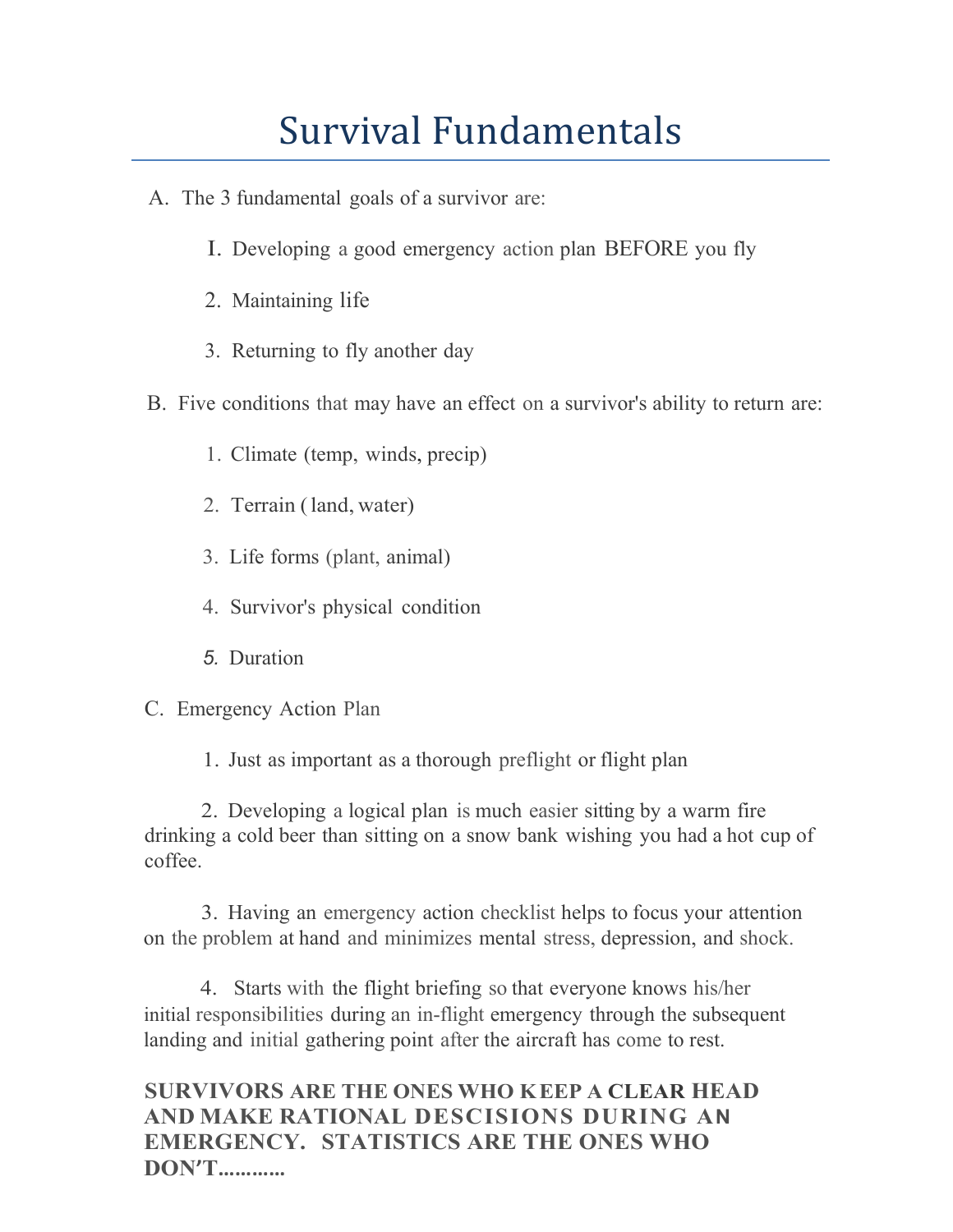D. MaintainingLife

1. Maintaining body heat isthe single most important need. It can only be accomplished through propertechniques of personal protection.

2. Clothing - Proper wear and care of clothing cannot be over emphasized.

- a. Insulation (down, wool, thinsulate, etc)
- b. Layer system (total body covering) (inner, middle, protective)
- c. Heat loss
	- (1) Radiation (cover head and neck)
	- (2) Conduction (direct contact with cold objects)
	- (3) Convection (wind chill/movement of air through clothes)
	- (4) Evaporation (don't allow yourself to sweat)
	- (5) Respiration (cover nose and mouth)
- d. Care and use
	- (1) **C** clean
	- (2) **0** overheat
	- (3) **L** layers
	- (4) **D** dry
	- (5) **E** examine/exposure
	- (6) **R** repair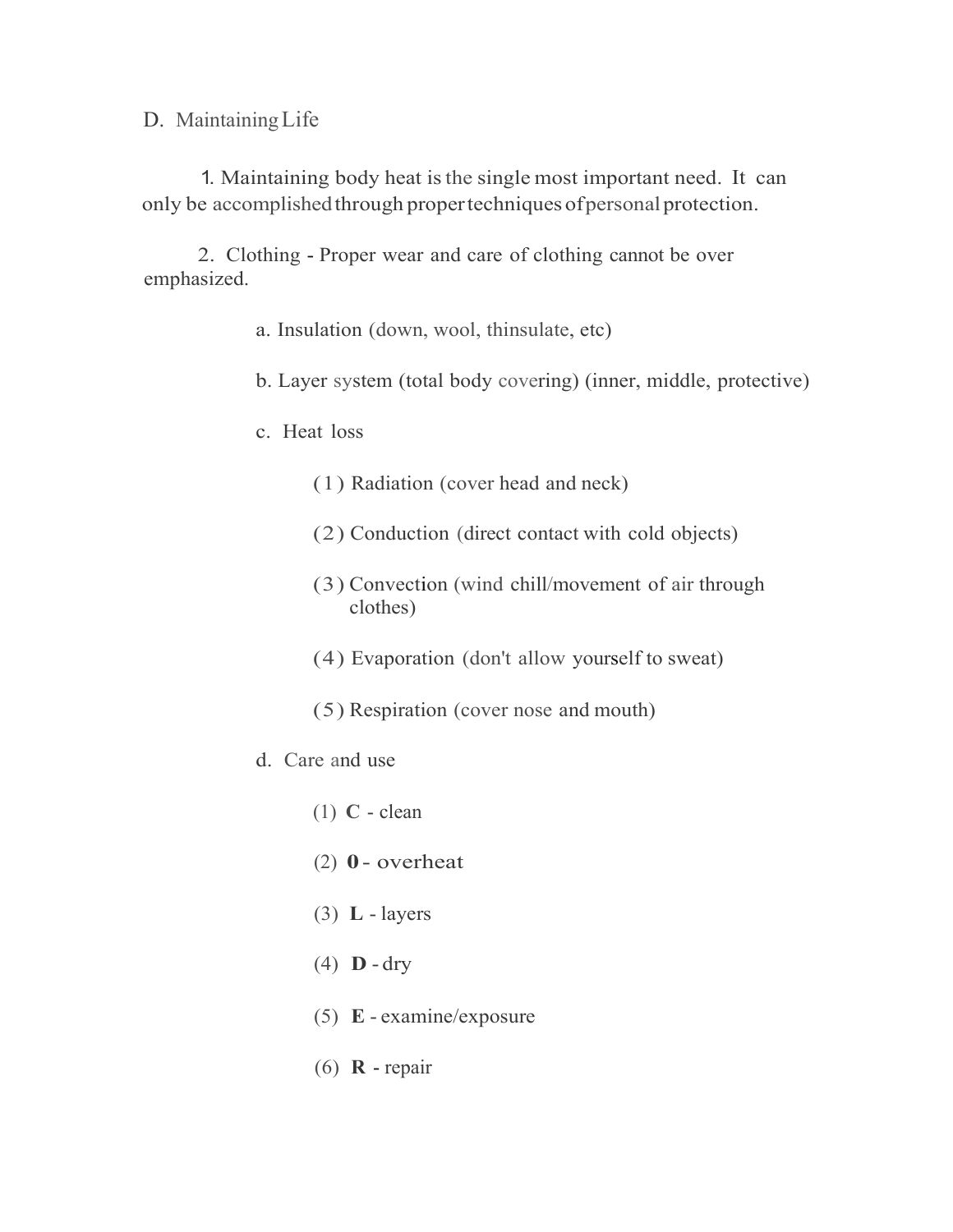- 3. Shelters (dictated by the length of day, temp extremes, hazards)
	- a. Immediate action (gets you out of the elements)
	- b. Improvised shelters

(1) Thermal principal (radiant heat from ground and insulation from snow)

(2) Shelter site (avoid hazards)

- (3) Ventilate (if you have external heat source)
- c. Arctic fire craft (fire is not a necessity)
- d. Equipment (assists with personal protection)
	- (1) Survival kit
	- (2) Aircraft parts
	- (3) Personal equipment/clothing

4. Sustenance (once you are in a survival situation, you need to put fluids back into your system as soon as possible - **YOU NEED 5-6 QUARTS/DAY)**

- a. Do not eat snow (it depletes body heat)
- b. Rations (use to transition from commercial to natural diet)
- c. Plants (if you don't know what it is, perform edibility test first)
- d. Animals
	- (1) Stay away from big game unless you have a gun
	- (2) Cut meal size pieces and freeze separately
- *5.* Medical (SEE HANDOUT)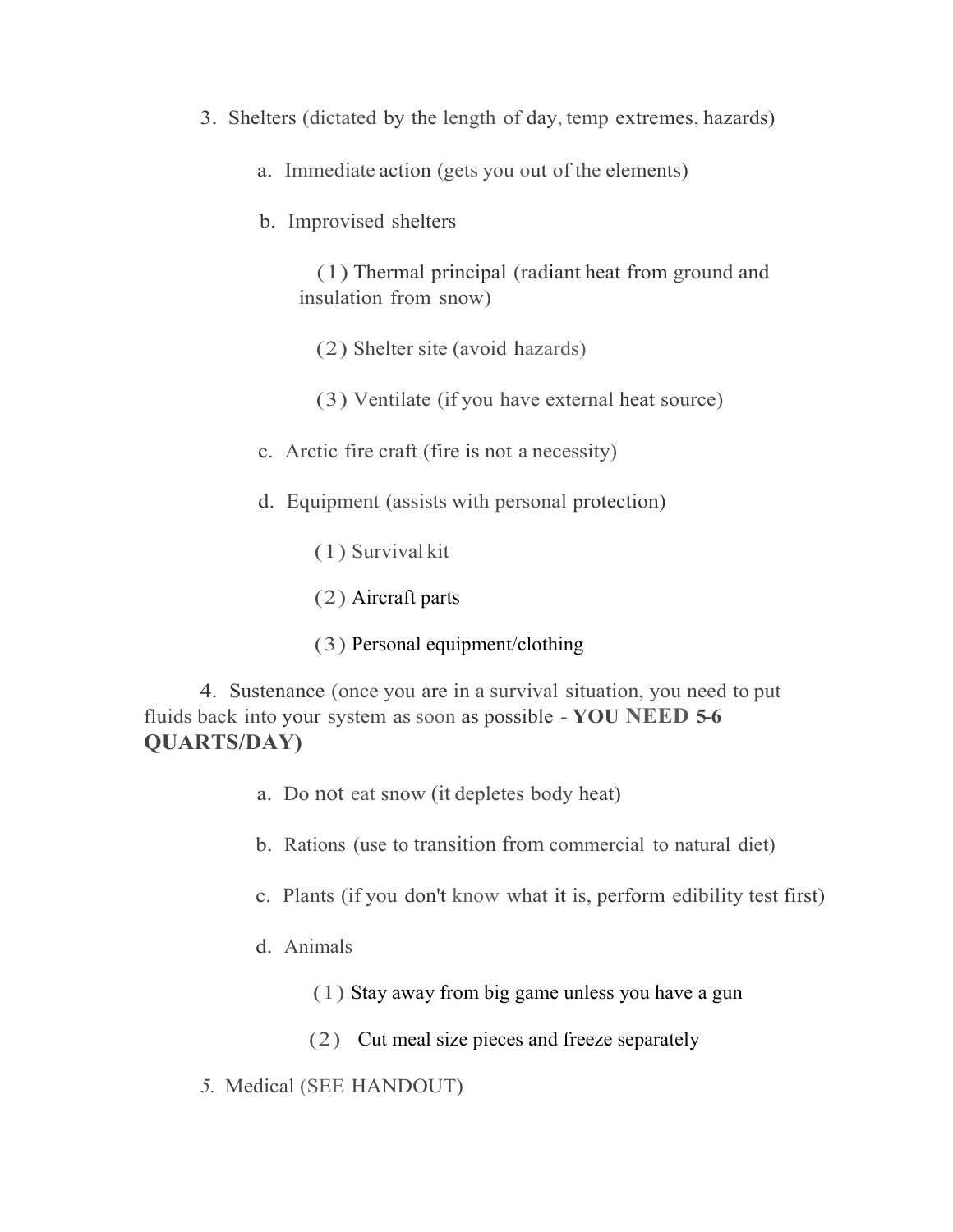#### E. Signaling and recovery

- 1. Survivor responsibilities
	- a. Know how and when to use signals
	- b. Be able to use signals on short notice
	- c. Establish contact with rescue forces
	- d. Follow instructions given by rescue forces
- 2. Electronic signals
	- a. Line of sight
	- b. Cone of silence

c. Keep the 406 ELT on. If you have an old style ELT, turn it off when attempting voice contact

- d. Affects of temp on batteries
- 3. Visual signals
	- a. Signal mirror (read the directions and practice before you need it)
	- b. Pyrotechnic devices (flares) (same as above)
	- c. Fire/smoke (aircraft tires/seat covers/oil make great black smoke)
	- d. Distress signals stamped in the snow
	- e. Orange signal panels
- 4. Audio signals
	- a. Whistles can be heard over several miles